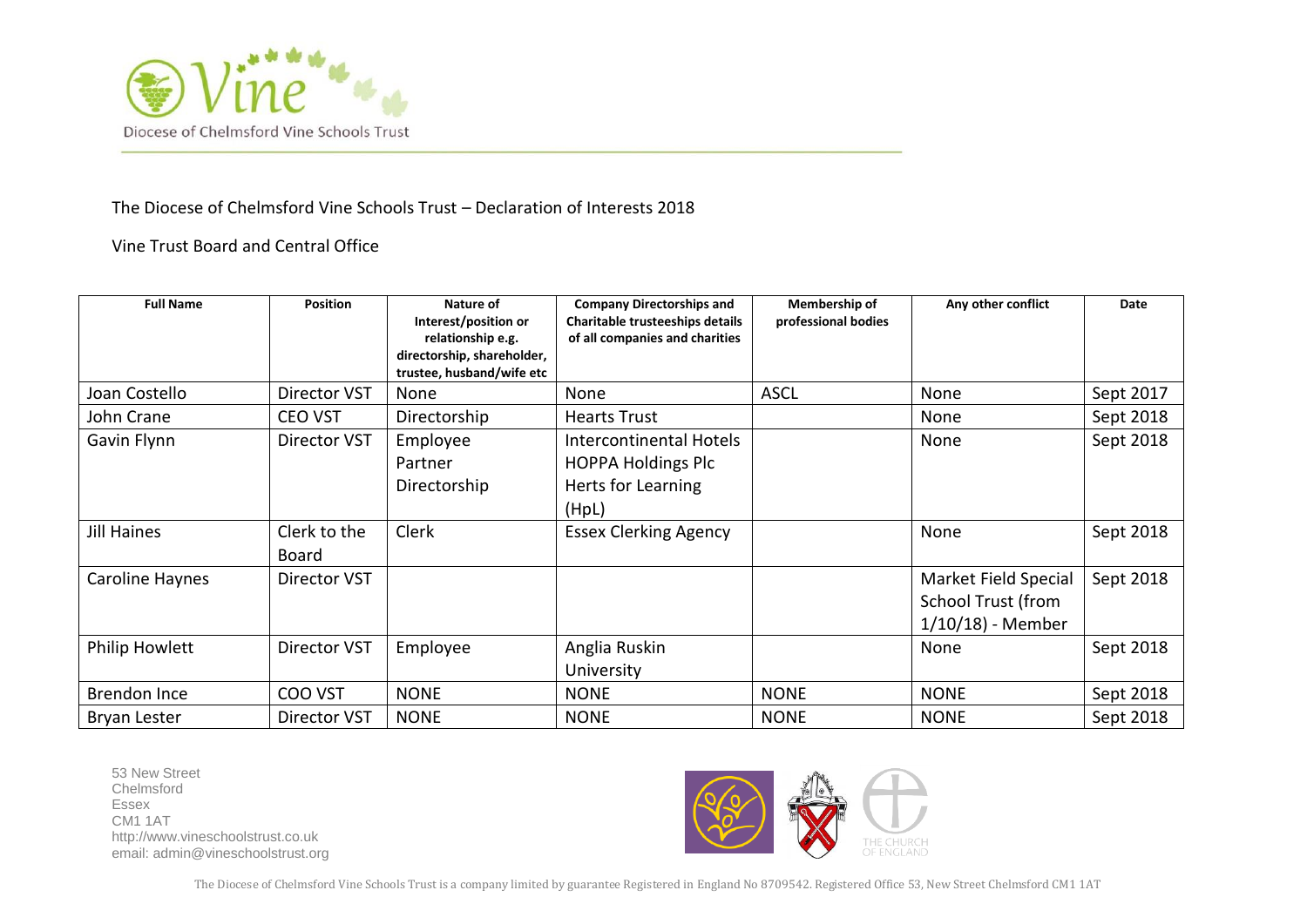| Doris Olulode              | <b>Director VST</b>    | Employee<br>Non-Exec Director | <b>HMCTS</b><br><b>CILEX</b>                                                                                                                                                                                                                                                                                                                                               |                                                                                 | St. Edwards School<br>and 6 <sup>th</sup> Form<br>College - Governor              | Sept 2018       |
|----------------------------|------------------------|-------------------------------|----------------------------------------------------------------------------------------------------------------------------------------------------------------------------------------------------------------------------------------------------------------------------------------------------------------------------------------------------------------------------|---------------------------------------------------------------------------------|-----------------------------------------------------------------------------------|-----------------|
| <b>Sharon Porter</b>       | Finance<br>Manager VST | <b>NONE</b>                   | <b>NONE</b>                                                                                                                                                                                                                                                                                                                                                                | <b>NONE</b>                                                                     | Husband works as<br>Plummer/Electrician<br>and occasionally<br>works at Academies | Sept 2018       |
| <b>Timothy Rose</b>        | Director VST           | Directorships<br>Trusteeships | <b>Growbridge Advisors</b><br>Ltd<br>Growbridge Ltd<br>Wherry & Sons Ltd<br><b>Baptist Insurance</b><br>Company<br>Jubilee Direct<br><b>Bible Society Resources</b><br>Ltd<br>Open Door Colchester<br>Renew Counselling &<br>Support<br><b>DNA</b> networks<br>Colchester<br><b>Colchester Baptist</b><br>Church<br>Verein Baptish<br><b>Theological (Swiss</b><br>Verein) | Institute of<br>Directors (Fellow)<br><b>Chartered Director</b><br>Pre Pac Pool | None                                                                              | <b>Nov 2018</b> |
| Rev'd Elizabeth<br>Snowden | Director VST           | <b>NONE</b>                   | <b>NONE</b>                                                                                                                                                                                                                                                                                                                                                                | <b>NONE</b>                                                                     | Bishop's School -<br>Trustee                                                      | Sept 2018       |



The Diocese of Chelmsford Vine Schools Trust is a company limited by guarantee. Registered in England No 8709542. Registered Office 53, New Street Chelmsford CM1 1AT